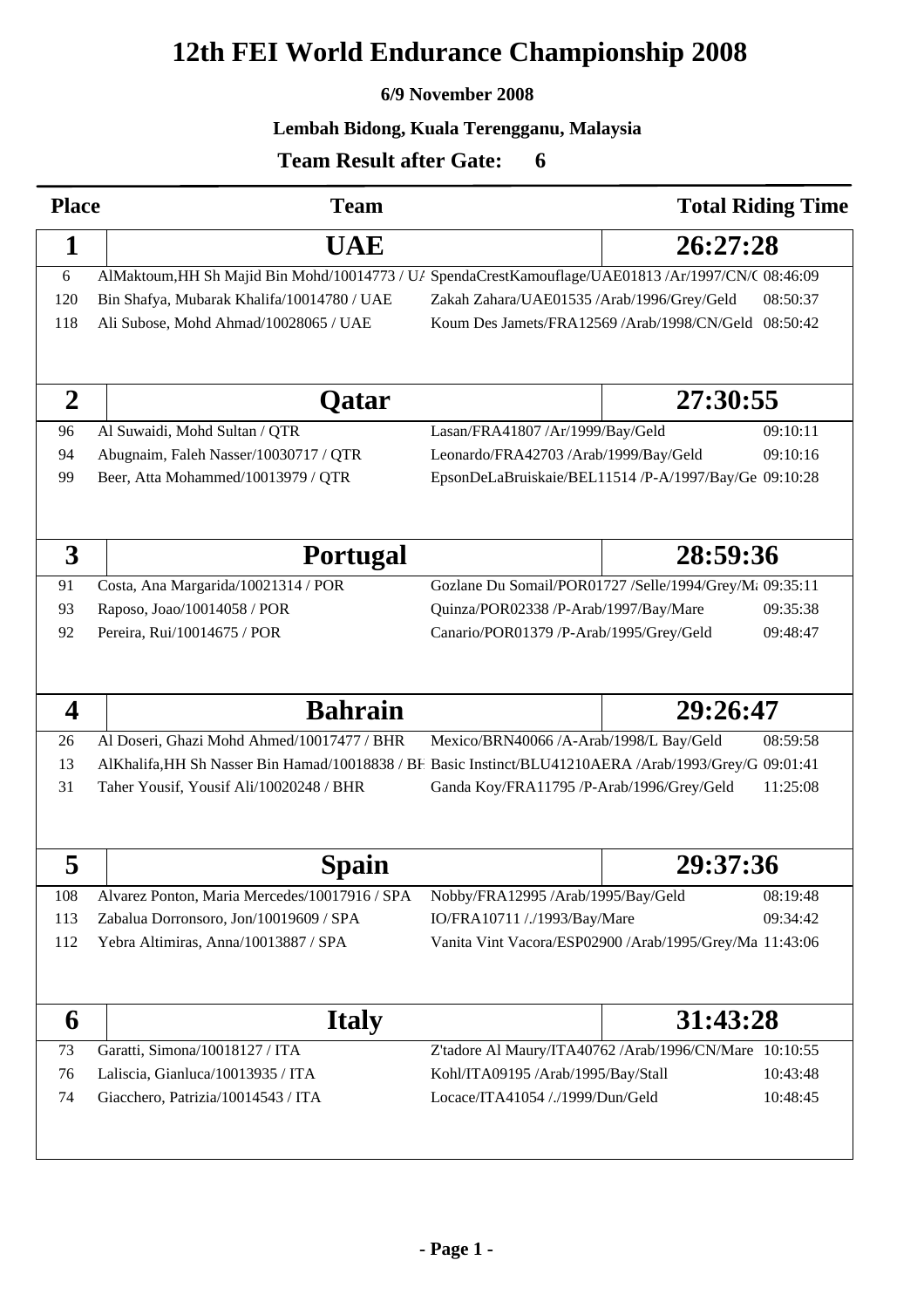# **12th FEI World Endurance Championship 2008**

#### **6/9 November 2008**

#### **Lembah Bidong, Kuala Terengganu, Malaysia**

<sup>50</sup>

### **Team Result after Gate:**

| <b>Place</b> | <b>Team</b>                                 |                                                         | <b>Total Riding Time</b>                                |  |
|--------------|---------------------------------------------|---------------------------------------------------------|---------------------------------------------------------|--|
| 7            | Canada                                      |                                                         | 36:08:18                                                |  |
| 40           | Gielen, Robert/10018527 / CAN               | F.C. Galaxy/CAN02782 /Arab/1997/Bay/Geld<br>11:45:43    |                                                         |  |
| 42           | Sturley, Ruth/10017844 / CAN                | RBF Super Sport/CAN02334 /Arab/1993/CN/Geld<br>11:59:45 |                                                         |  |
| 43           | Vinton, Yvette/10013858 / CAN               | Teese/CAN40148 /Arab/2000/Chestnut/Geld                 | 12:22:50                                                |  |
|              |                                             |                                                         |                                                         |  |
| 8            | <b>Argentina</b>                            |                                                         | 18:47:37                                                |  |
| 18           | Vita, Agustin/10015014 / ARG                |                                                         | Baraka Ibn Al Tamah/ARG00936 /Arab/1998/CN/G 08:36:19   |  |
| 7            | Dupin De Greenwalt, Carolina/10028559 / ARG | Jessie Q/ARG00926 /P-Arab/1996/Grey/Mare                | 10:11:18                                                |  |
|              |                                             |                                                         |                                                         |  |
| 9            | <b>Belgium</b>                              | 18:48:51                                                |                                                         |  |
| 35           | Jaumotte, Rachel/10021953 / BEL             |                                                         | Rukban Dikruhu MMN/BA4196 /Arab/1998/CN/Ge 08:59:31     |  |
| 34           | Di Geronimo, Pietro/10032032 / BEL          | SD Mengali/BA4443 /Arab/1999/Chestnut/Geld              | 09:49:20                                                |  |
| <b>10</b>    | <b>France</b>                               |                                                         | 18:54:34                                                |  |
| 54           | Benoit, Philippe/10019322 / FRA             |                                                         | Akim Du Boulve/FRA13378 /Arab/1998/Roan/Geld 09:23:37   |  |
| 55           | Denayer, Caroline/10018182 / FRA            |                                                         | Gwellik Du Parc/FRA09102 /Arab/1994/Chestnut/G 09:30:57 |  |
| 11           | <b>Australia</b>                            |                                                         | 19:26:11                                                |  |
| 20           | Mcgaffin, Kristie/10013830 / AUS            |                                                         | Tierview Maverick/AUS01655 /P-Arab/1997/Bay/G 09:42:13  |  |
| 23           | Toft, Penny/10013832 / AUS                  | Don/AUS02026 /A-Arab/1996/Bay/Geld                      | 09:43:58                                                |  |
| 12           | USA                                         |                                                         | 19:36:07                                                |  |
| 127          | Worthington, Janice/10014023 / USA          |                                                         | Golden Lightning/USA41820 /Arab/2000/Grey/Gelc 09:42:26 |  |
| 122          | Brunjes, Kathy/10021149 / USA               | Theatric/USA40137 /Arab/1998/Chestnut/Geld              | 09:53:41                                                |  |
|              |                                             |                                                         |                                                         |  |